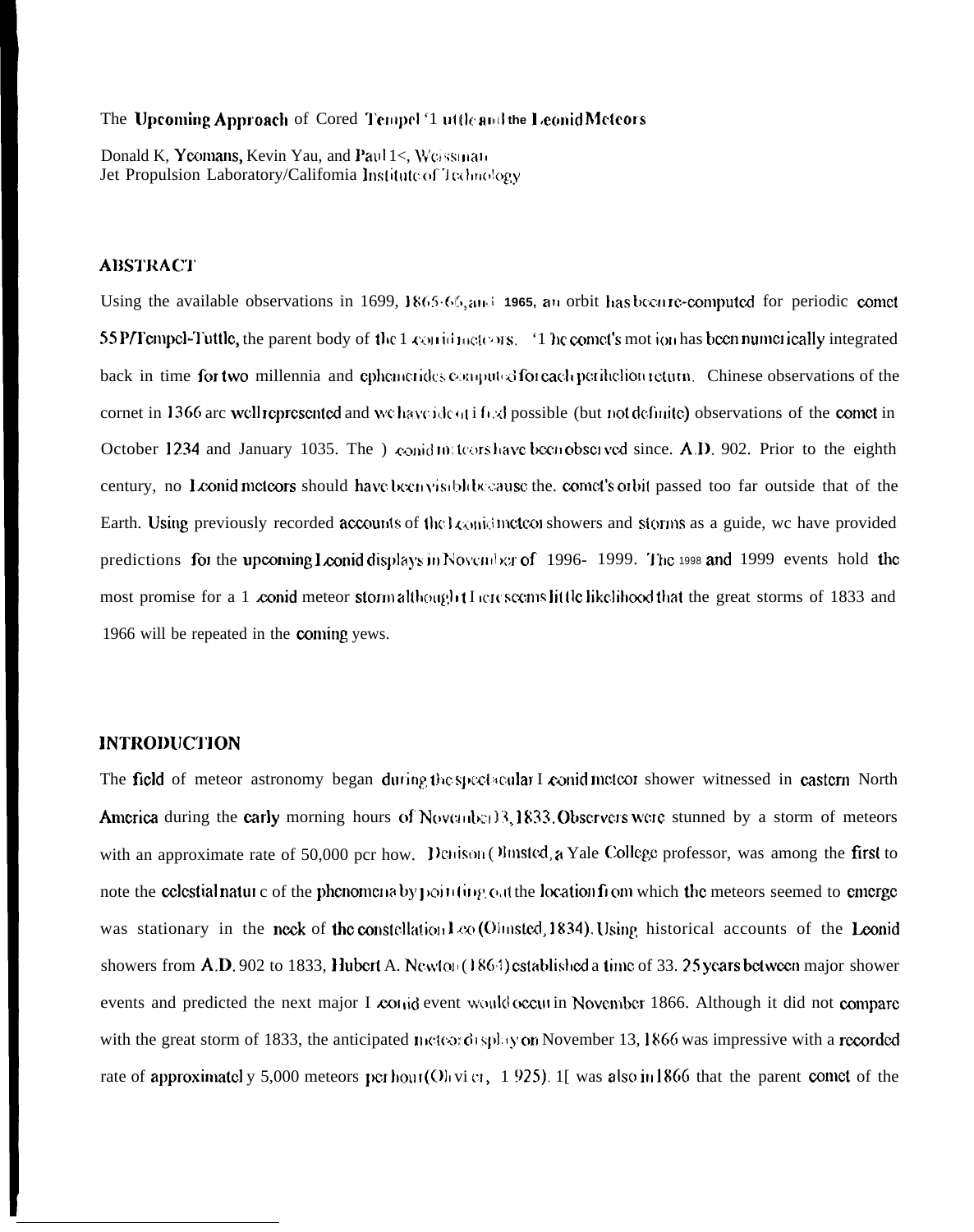1 conids was discovered by Ernst W. 1. Tempel at Marseille and J lorace 1'. Tuttle at Harvard. This comet's orbit was soon identified with an orbit for the  $1$  comit? nutree particles themselves: the connection between comets and meteor stream particles was made clear in the 1 860's (Yeonans, 1991). I lowever the disappointment when the predicted 18991 conid meteor storm failed to materialize severely set back the science of meteor astronomy. In 1925, Charles Olivier recalled that in the face of great public anticipation and substantial press coverage, "the failure of the Leonids to return in 1899 was the worst blow ever suffered by astronomy in the eyes of the public" (Olivier 1925). After disappointing displays in I1932 and 1933, many feared the Leonid storms were only of historical interest. However, the extraordinary storm 01 (November 17, 1966 dramatically demonstrated that the Leon id displays were far from dead.

The annual November 1 conid rnctcor showers and the  $\alpha$  casional Leonid meteor storms (e.g. 1833, 1966) are far better known than is the Leonid parent body,  $\alpha$ <sub>1</sub> et 55P/1 cmpcl-Tuttle. Since, A D, 902, cnhanced Leonid meteor showers have been recorded around the t ime of the parced comet's returns to perihelion. The parent comet itself, however, has not been seen for more than a few days at any apparition except in late 1865 and early 1866. The coming perihelion return of comet Tempel Tuttle again Lises the possibility of strong meteor displays in 1998-99 as well as a chance to observe the clusive parent comet '1 he January 1998 per ihelion return of the comet offers the best observing opportunity since late 1865. On Jai,  $u+ry/7$ , 1998 the comet will pass within 0.36 AU of the Earth and less than 8 degrees from the north celestial pole lish old be an easy target for northern hemisphere observers.

In an earlier work, Ycornans (1981) used ) 865-66 and 1965 astrometric data to compute an orbit for comet 55Pflcnq~cl-Tuttle and then numerically integrated the comet's motion back to the carly tenth century. By comparing the orbital circumstances of the parent corner near the times of the observed Leonid displays over the 902-1969 interval, criteria were cstablished for significant Leonid displays to occur: displays are possible roughly 2500 days before or after the comet reaches perihelion but only if' the comet passes closer than 0.025 AU inside or 0.010 AU outside the Earth's orbit.

In the cut rent work, the comet's orbit has becaused by including the 1699 data in the solution and the comet's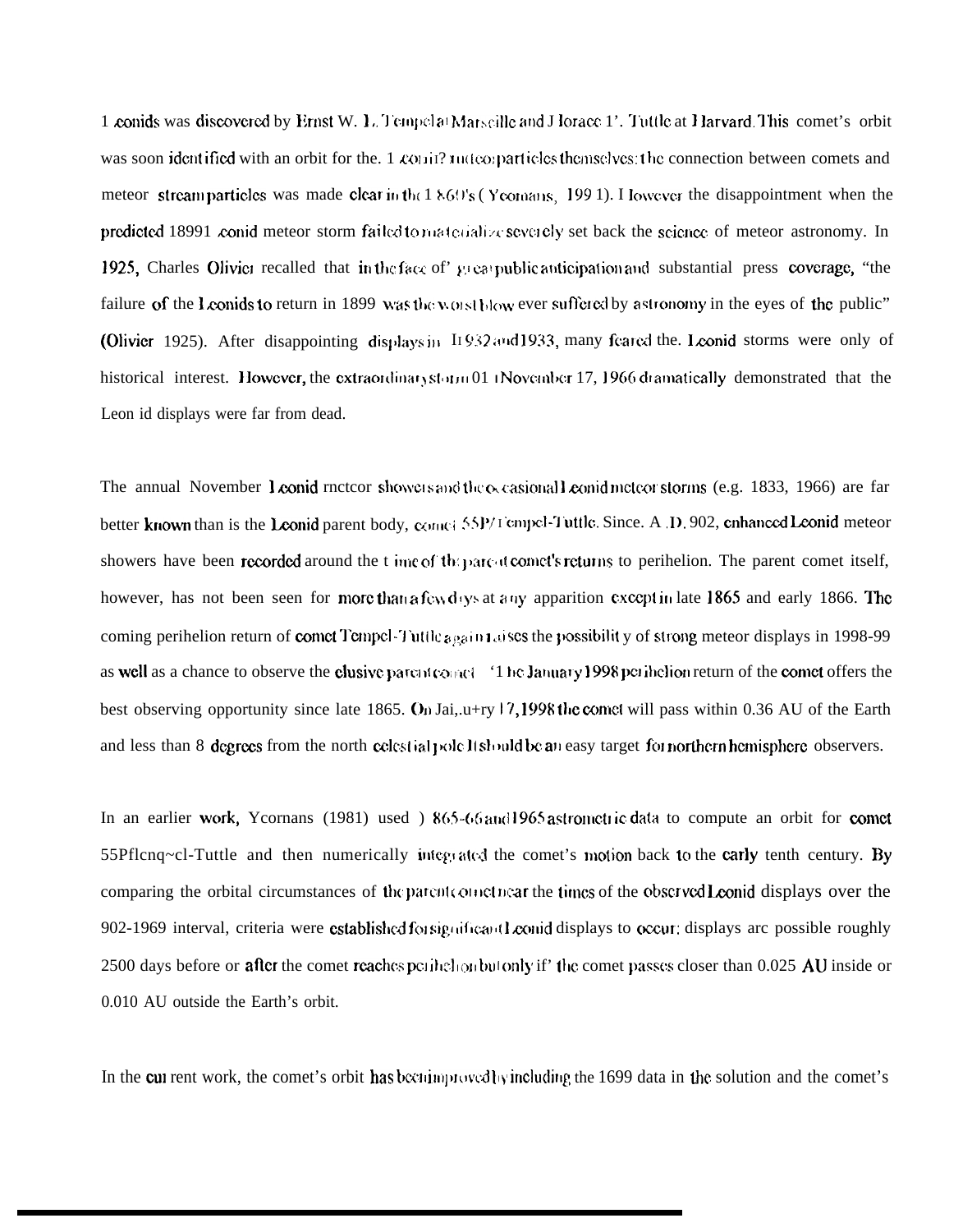motion has been numerically integrated back in time for two millennia. Ephemerides were computed at each of the comet's returns to perihelion and searches were conducted for observed apparitions prior to 1699. I conid meteor shower predictions have also been updated for the 1996-1999 period

## THE ORBIT OF Till?. PARENT COMET55P/TEMPEL-TUTTLE

Astrometric data exist for periodic comet Tempel-wittle from the 1699, 1865-66, and 1965 apparitions. There is only a single 1699 observation by Gottfried Kirchandoaly three useful observations in mid-1965. The remaining 48 observations c.over the interval from 1 Xccmbci 25, 1865 through February 9, 1866. In addition, rough Chinese observations were used by Kanda (1932) to determine a capproximate 01 bit for the comet's return in 1366. In an earlier work, Yeomans (1981) computed anothibused upon the most recent two apparitions. When this orbit was integrated back to 1699, the single obset vation of that year indicated that a correction of 17.3 days was required to bring the computed time of perihelion passage into a condition with the observed position. Using the 1865-66 and 1965 data, various values for the transverse nongenitational parameter (A2) as defined by Marsden et al. (1973) were iteratively input until the orbit residuals for the single 1699 obset vat ion reached a minimum. The optimum value for the A2 nongravitational parameter was  $(9.3 \times 10^{-11} \text{ AU}/(\text{day})^2)$  and the mean residual for the 1865-66 and 1965 observations was a rather large. 15.4 a L seconds. There were also systematic residual trends to one are minute suggesting that the dynamical n todel was not ent i rely successful.

in the current work we used the JPL concetand asteroid orbit determination program maintained by Paul W. Chodas since the mid 1980's. This program uses a Ii nearized, weightedleast-squares estimation algorithm in which observational data arc used to improve an existing of bit The dynamical model includes all planetary perturbations at each time step. The numerical integrator couploys a variable step, variable order Adams method (Krogh 1972), and the step size varies to ensure that the estimated local velocity of ror at each time step is less than 10-13 AU/day. The equations of motion include relativistic terms ( $\text{Sha}^{\text{old}}$  S aless and Yeomaus 1994) to be compatible with the employed planetary cphemeris DE404 (Standish c(all 995) and the partial derivatives necessary for adjusting the initial renditions are integrated along with the comet's equations of motion. This program has been used to generate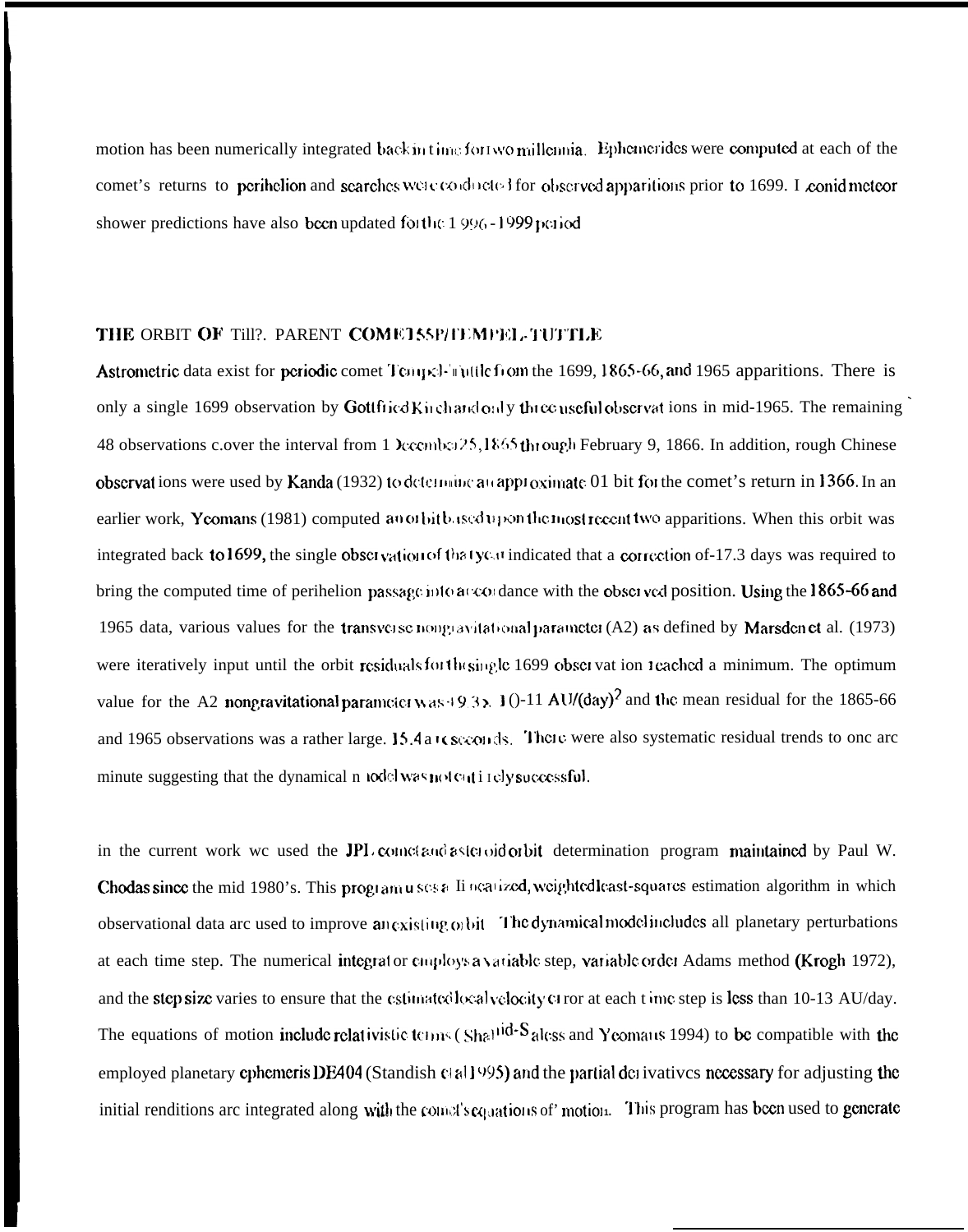accurate orbits for spacecraft targets (Yeomans clan. 1 WQ as well as for the three millennial investigation into the motion of comet 109P/Swift-Tuttle (Yau et al., 1994)

For comet 55P~J'cmpcl-Tuttle, we have couployed the 01 servations from 1699, 1865-66, and 1965 to obtain an orbital solution, solving for the orbital elements as well as for the radial and transverse nongravitational parameters (Al, A2). Except for the single observation in  $1699$  for which the residuals were 11  $\cdot$ ? and 6.6', therms unweighed residual was 3.8 arc seconds, and while the observation residuals were noisy, no obvious systematic residual trends were evident. The radial nongravitational parameter (A 1) is not well determined and the transverse nongravitational parameter (A2) has a value within 6% of that found by Yeomans (1981). Table I gives the nongravitational parameters and the orbital elements for all the observed apparitions as well as the predicted orbital elements for 1998. Jupiter and Sat unnane then one perturbing bodies for comet Tempel-Tuttle: Table 2 notes the times and minimum separation distances when the comet passed within 1AU of these planets.

The considerable improvement over the. orbit published by Yeomans (198 1) results from including nongravitational parameters in the orbital solution. in the previous work, various test values of the transverse nongravitational parameter  $(A2)$  were input and solutions were made for the six orbital elements until the 1699 observation could be represented approximately. Because they did notemploy nongravitational effects and used only observations from the two most recent apparitions, the 1998 perihetion passage time given by Marsden and Williams (1995) is 0.52 days earlier than the result given here.

In an effort to determine if there were any earlier  $0<sup>3</sup>$  is envarions of cornet Tempel-Tuttle, the orbital solution given in Table 1 was numerically integrated backward in the follow millennia. The computed time of perihelion passage in 1366 is within 0.14 days of the value, determined by Kanda (1932) using the 1366 observations alone. The success with which the orbital extrapolation match of observed 1366 per inclion passage time, coupled with the knowledge that no major planetary perturbations took place (see T 'able 2), gives us confidence in the accuracy of the 2,000 year integration. Using softwatt developed to investigate close Earth approaches of comets and asteroids (Yeomans and Chodas 1994), we also kept track of the positional uncertainties associated with each planetary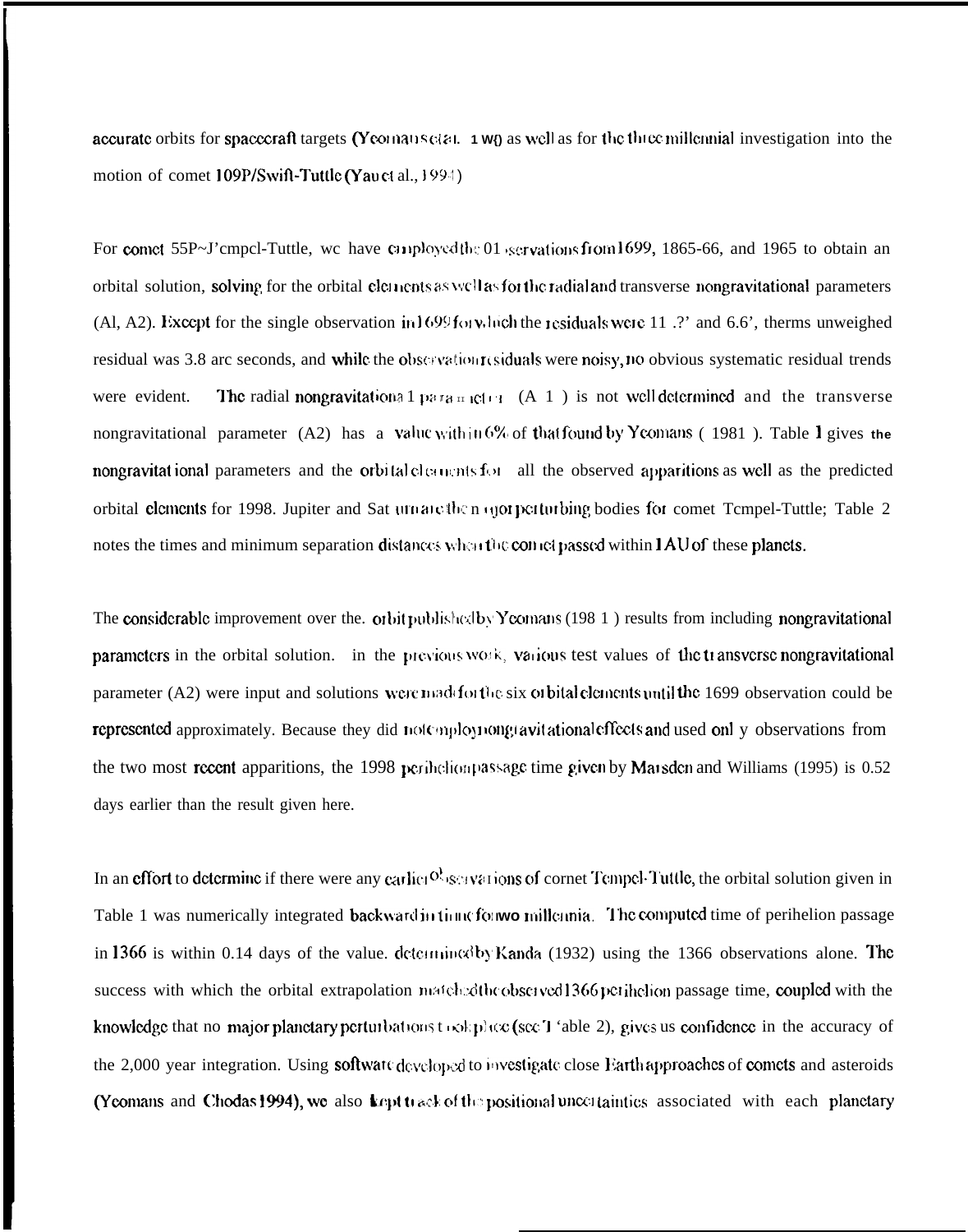encounter. Each time the comet passed close to a perturbing planet, the minimum separation distance and the threesigma uncertaint y associated with this distance was output. In our backward integration, it was not until the second century A, D, that these 3-sigma uncertainties approached the values of the close approach distances themselves. Figure I presents the orbital characteristics for cornet '1 'e Lapel-Tuttle. Ephemer ides were computed for a number of potential apparitions and **scarches** into the. literature were then undertaken to determine whether early apparitions of the cornet were recorded. We assumed that the connect's apparent magnitude can be represented using the expression:

 $m = 9.0 - 15 \log(d) + 20 \log(r)$ 

where d and r arc the geocentric and heliocentric distances in AU's. This expression, which was taken from a data tape provided by the Minor Planet Center, gives a fair representation of the comet's reported behavior in 1866. To facilitate the search for earlier apparitions, we have n ade the crude assumpt ion that the comet's intrinsic brightness has remained relatively constant over two millennia ln Ligure 2, we have plotted the minimum geocentric distance and brightest apparent magnitude for each of the council sections situde A .11.17. At least since 1366, the comet has been intrinsically y faint and achieved naked eye. visibility only for a few days when it approached very close  $(< 0.1$ AU) to the **Earth**. Stephenson and Yau (1985) noted that the active comet 1 Jalley dots not reach obvious naked-eye visibility until its apparent magnitude is **bctwcc**n 3.5 and 40 while Yau et al. (1994) pointed out that the less active comet 109P/Swift-Tuttle reached naked cyc visit illity 01 dv when its apparent magnitude was brighter than 3.4. As is evident from Figure 2, cornet Tempel-Tuttle might have reached a magnitude brighter than 3.4 in 1699, 1366, 1234, 901, and 17. Identified observations have because ded only in 1699 and 1366.

A possible early sighting of comet Tempel-Tuttle concerns a guest star recorded by Japanese observers on 1234 Oct. 30 (I to Peng Yoke, 1962). At this time, comet Tempel-Tuttle came within 0.1 AU of the Earth with a solar clongat ion angle of about 75 degrees. For Japanese observers, it should have, been a naked-cyc object in the northeast morning sky. Despite these favorable cit comstances, no records of this comet were located in either Chinese or Korean historical texts. Only a brie-f sighting concerning a guest stat observed on October 30, 1234,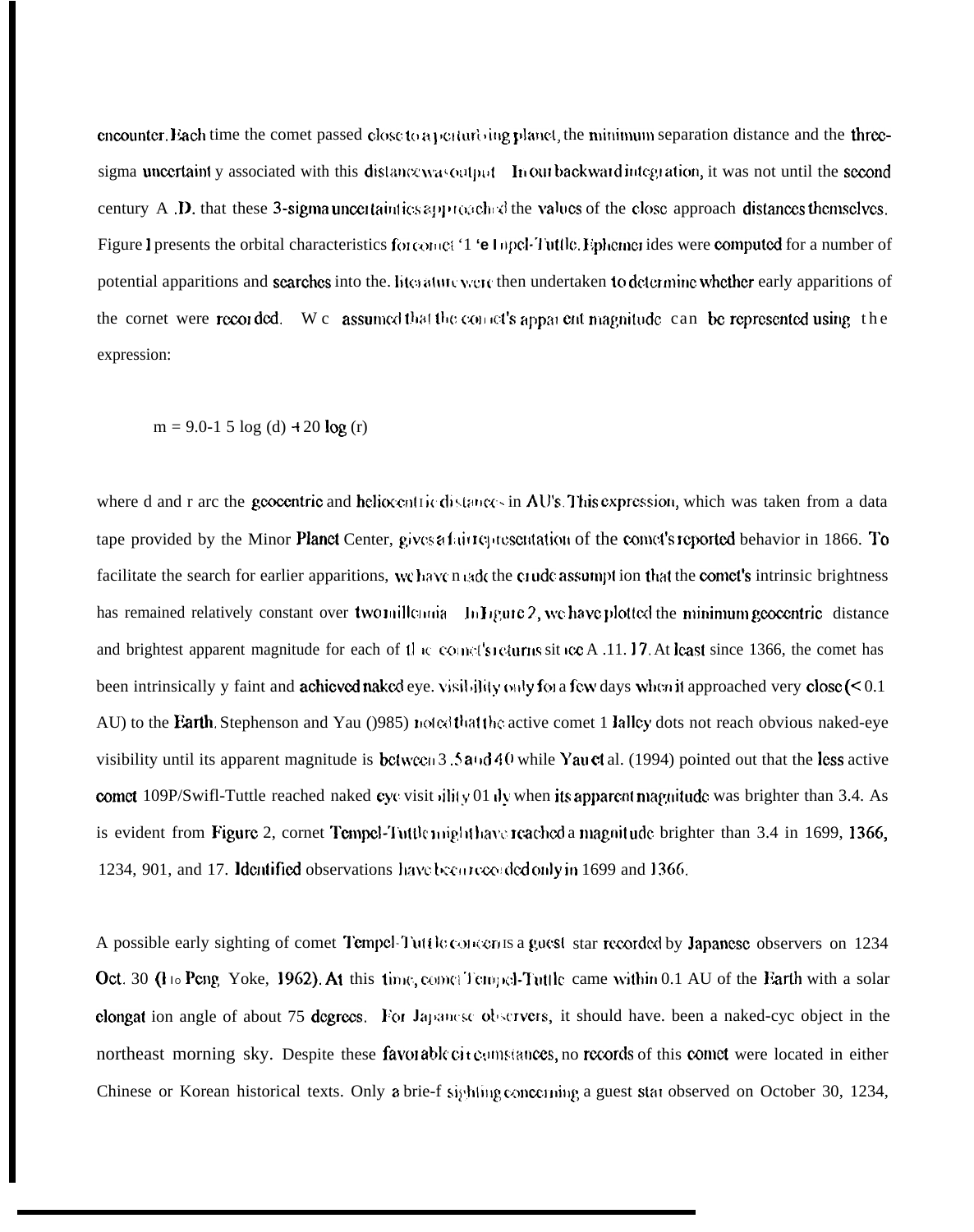was found in a Japanese work. Under 1234 ( $\lambda$ ciobet 30. a listing by Kanda (1935) included a report extracted from Borusho (a work compiled around AD 1260, whichite ords the activities of the imperial court during the period from AD 967 to 1259). The Japanese record states that "On the seventh day, day jen-shen (of the 60-day cycle) in the tenth month of the first year of the Butityakurcign-period( $\epsilon$  1 234 October 30), a guest star appeared, but the astronomers did not see it. A court official's daughter-in. law saw it ." Despite the brevity of the Japanese account and Hasegawa's (1980) dismissal of this sight ing, this Japanese observation during the few days during which the comet would have **achicved** naked-cyc brightness suggests that this might have been an observation of the comet.

There is also a possibility that the Chinese obscrved the coinct on January 15, 103S. According to Ho Peng Yoke (1962), the Chinese noted that a star appeared also include the Wai-Phing asterism (in Pisces) and that it had vaporous rays. At the time, comet Tempe] Tuttlewould have been in Pisces at distances of 1.33 and 0.96 AU from the Earth and sun respectively and at a solar clongation of 46 degrees. However, if the comet had the same outgassing characterist ics as it has had more recently, it would ha vc been several magnitudes fainter than a naked eye object. Conceivably, the comet may have undergone a strong outburst at that time, raising its brightness considerabl y. Either comet Tcmpcl-Tuttle was automalously bright in January 1035 or it was not the comet noted by the Chinese in that year. We could locate no 101 iscivations of' the comet during its close Earth approach on October 12,901 despite the fact that the connected ideal is closest liarth approach (0.008 AU) within a few days of a ncw moon, For Chinese observers, the comet should have been at c-my naked-cyc object in the **eastern** morning sky. In summary, we cannot claim that coinct '1 cit q x: Tuttle was definitely observed prior to 1366.

#### THE LEONID METEOR SHOWERS AND STORMS

Although there are no definitive observations of comet lempel-Tuttle prior to J 366, the. comet's debris has been observable since at least  $A.D. 902$ . Enhanced increasing lays were recorded on several dates since  $902$  and major Leonid meteor storms were often recorded as well (e.g.,  $934, 1238, 1566, 1833,$  and 1966). Twentieth century observations of the Leonids suggest that the normal observed rate., adjusted to the zenith, is about 15 per hour. However, during the fcw years before or after the parent connet's return to perihelion, the Leonids can produce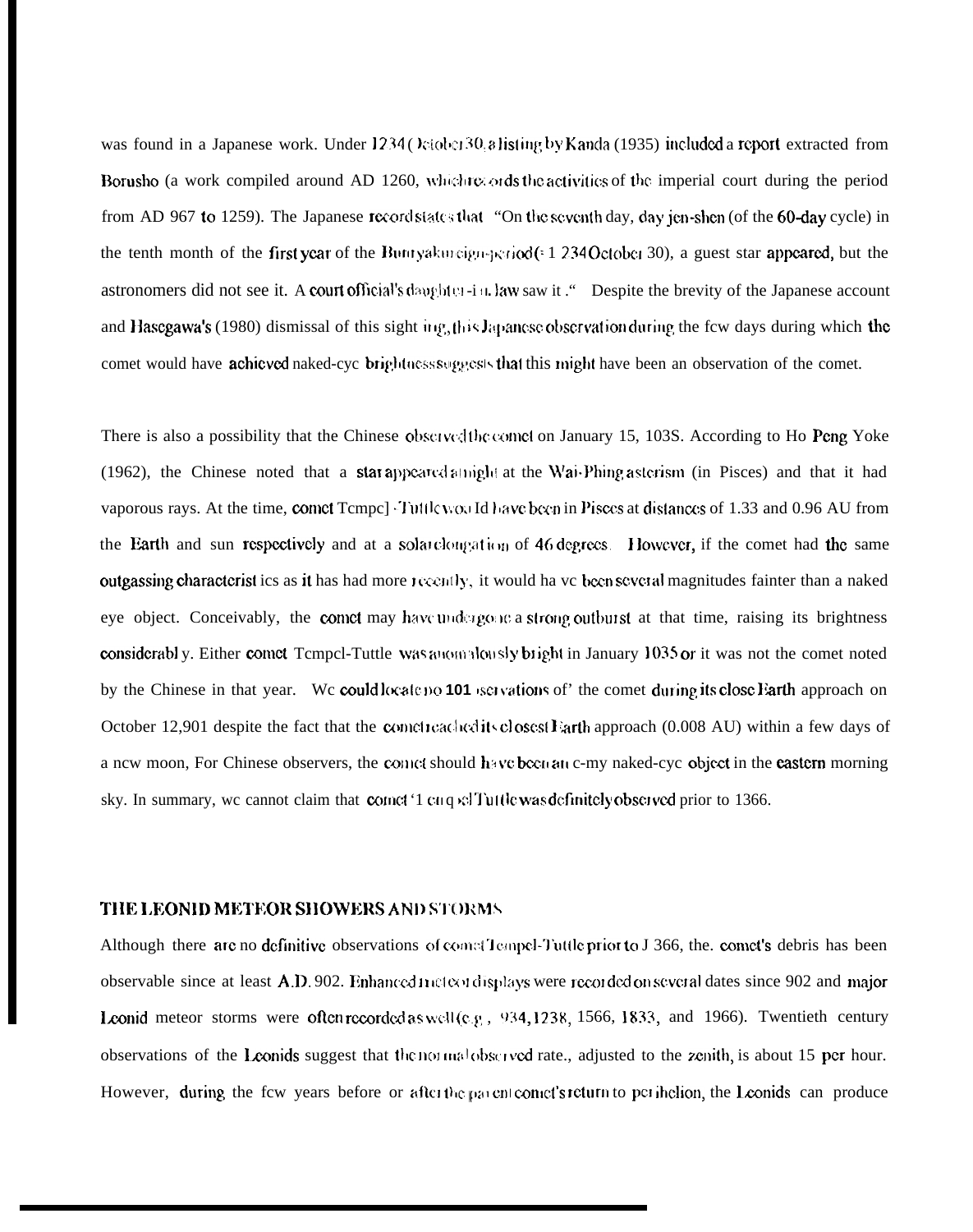extraordinary storms of several thousand meteors perhaps. Comet Tempel-Tuttle passes close to the Earth's orbit at its descending node. Using the 2000-year back ward utegration of come t Tempel-Tuttle, we have computed the differences between the Earth's heliocentric distance at the time of the cornet's nodal passage and the comet's heliocentric distance as it passed through its descending node. These distance differences are plotted in Figure 3. The comet can pass within  $1 - 2$  AU of Jupiter and Saturn (see Table 2) and it is primarily these planetary perturbations that alter the comet's nodal distance from one ret un to the next. 11 is evident that no Leonid meteor showers could have been observed prior to the cighthecentury because the parent comet passed through its descending node well outside the Earth's or-hi t. Radiat ion pressure would be expected to push the small dust particles back behind the comet and outside its on sitso that major Leonid meteor storms are most likely when the Earth trails the comet to, and passes just outside of the comet's descending node. For example, the great Leonid storms of 1833 and 1966 occurred because the Earth followed the comet to its descending node and passed just outside this point by 0.0012 and 0.0031 AU respectively. Figure 3 clearly shows why such impressive meteor storms were seen in 1833 and 1966 and why the 1899. 1901 events were so disappointing.

What can be said about the likelihood of a significant meteor shower or storm in 1998 or 1999? In 1998-99, the Earth will pass nearly three times as farfront the comet's orbital path as it did in 1966 and more than six times further than it did during the great storm of  $833$  The 1998-99 circumstances are most like those for the 1866-68 and 1931-32 returns. For the former period hourly rates of up to 5,000 were reported while in the latter period, about 200 was the maximum reported  $\mathbf{a}$  i.e. J 3y s imulating particle ejections from the parent comet in the previous two perihelion **returns**, Wu and Williams (1996) predict that while the 1999 shower will be unimpressive, the 1998 shower may be similar to those securin  $899$  or  $1932$ . While it does not seem too likely that there will be a major Leonid storm in either 1998 or 1999, the possibility cannot be ruled out. Significant displays should be looked for in both years. Table 3 gives the predicted times in each year when the Earth passes through the comet's orbital plane. '1'able 2 lists the comet's close approaches to its primary perturbers, Jupiter and Saturn, The most recent significant cometary perturbation was in1732so that particles released from the parent comet subsequent to this date would be relatively unaffected by differential planetary perturbations.

In January 1866, comet Tempel-Tuttle was the second comet to be observed spectroscopically (Huggins 1866: Seechi 1866). Both continuum radiation and the C<sub>2</sub>Swan bands were observed (though not recognized as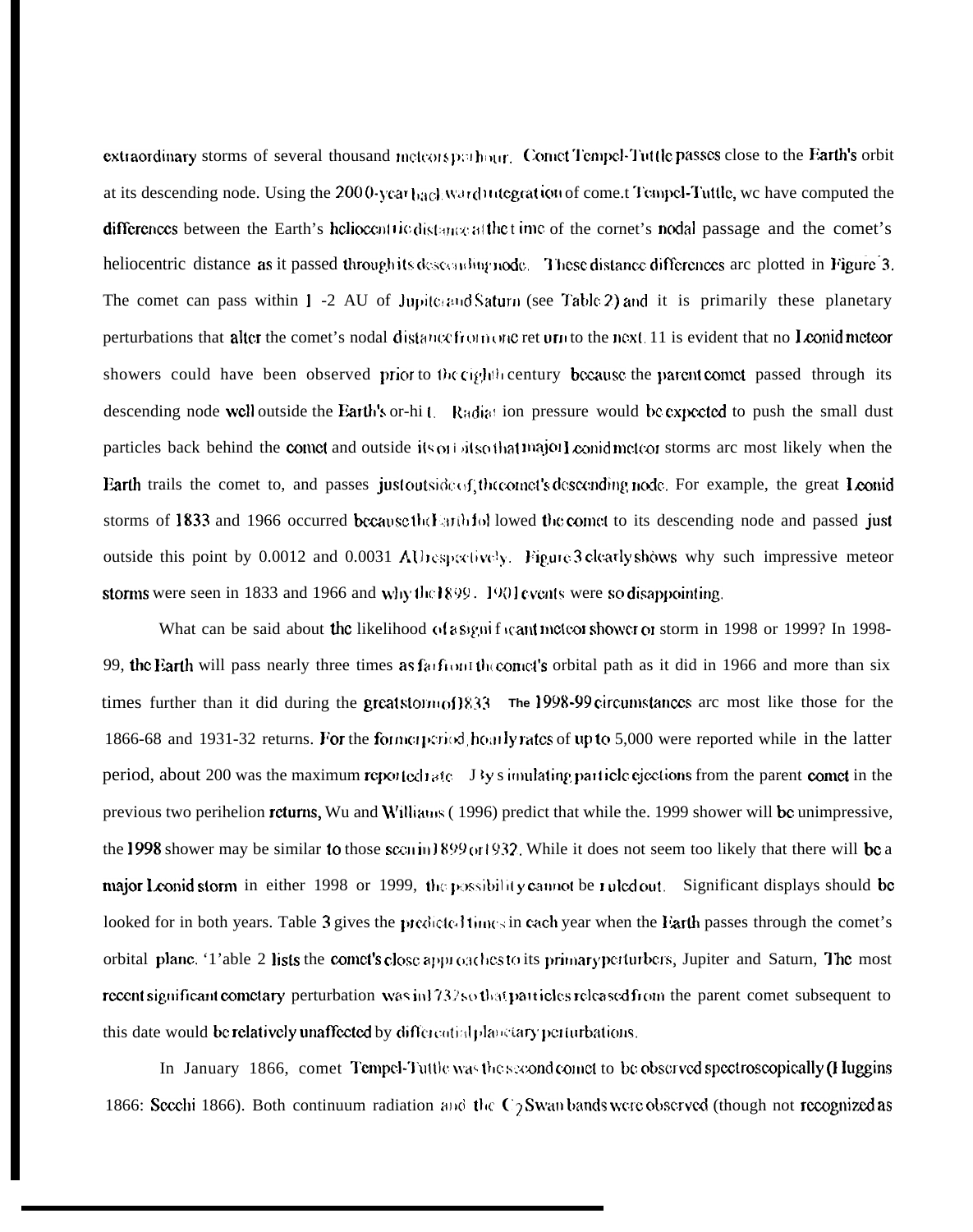such at the time). These crude observations were made F fore than 130 years ago and thin-e were no observations of this comet's physical behavior at its next observed returnm 1965. As a result, very little can be inferred concerning its dust production rates at any time in the past The extraordinary Leonidstorm of 1966 suggests that, despite the unimpressive past apparitions of the comet, ii i) sto I I losing substantial amounts of' dust. Because of solar radiation pressure, and planetary perturbations, the Leonid meteorst reamparticles most distant from the parent cornet will have the largest deviations from the parent contract by orbit. As a result, the predicted times of the 1996-97 shower maxima given in l'able 3 could be in crior by severatheurs. If history is any guide, even the predictions in 1998 and 1999 could be in error by a fcw hours ( $Kresal 1993$ ), Brown and Jones (1992) and Jenniskens (1996) provide shower maxima predictions that arc slight ly cartier and significant I y later than those provided here. The approximate right ascension and declination of the radiant point (12.000) are 153.6 and  $+21.8$  degrees respectively and moonlight should be a problem only in 1997 Meteorobservers at various longitudes are advised to coordinate observing programs so that observations of a marked inteor rate increase could be transmit ted to aid subsequent observat ions by others in more westerly locations. I he luternational Leonid Watch program is one such coordination effort (Brown 1991). Howeveruncedaintheliconid events may be in 1998 and 1999, they are well worth art observational effort. From Figure 3, we note that because of planetary perturbations, it will be another century after the 1998-99 events before significant Leonishmeteon displays are likely once again.

### **ACKNOWLEDGMENT**

This work was supported by the NASA Planctary Astronomy and Planctary Geology and Geophysics Programs. This research was performed at the Jct Propulsion aboratory, California Institute of Technology, under contract with the National Aeronautics and Space Administration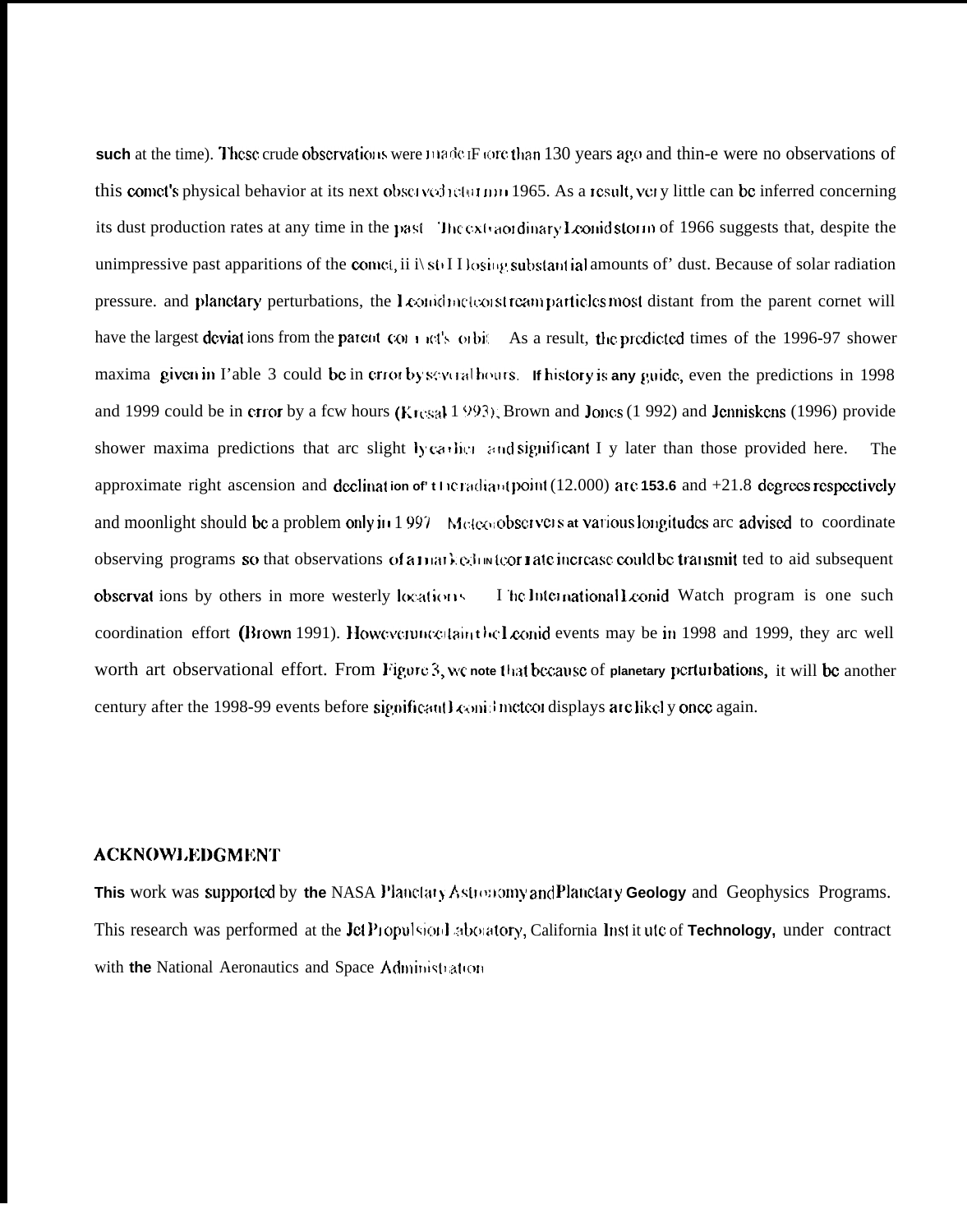Marsden, B.G. and Williams, G.V. (19?5). Predicted orbital elements for 55P/Tempel-Tuttle. Minor Planet Circular 25183 dated May 14, 1995.

Newton,  $1 I.A.(1864)$ . The original accounts of the displays in former times of' the November star-showers. Amer. J. Science (2nd series), 37, 377-389 and 38, 53~61

Olivier, Charles (1925). Meteors. Williams and Willins Baltimore, pp. 37-36.

Olmskxl, Denisern(1834). Observations on the meteors of 13 Nov. 1833. Amer. J. Sci. Arts, 25, 354-411; and 26, 132-174.

Shahid-Saless, B. and Yeomans, D.K. (1994), Relativistic effects on the motion of asteroids and comets. Astron. J., 107, 1885-1889.

Seechi, Angelo (1866). Spectre de la comete de Tempel Academie des Sciences, Paris Comptes Rendus. 66, 881-884.

Standish, E.M., Newhall, X X, Williams, J.G., and Folkner, W.M. (1995). JPL Planetary and Lunar Ephemerides, DE403/LE403. JPL Interoffice Memorandum 314,10 127 dated May 22, 1995.

Stephenson, F.R. and Yau, K.K.C. (1985). 1. Brit. Interplanetary Sot., 38, 195

Wu, Z. and Williams, 1.P. (1996). Leonid meteors onus. Mott. Not R Astron. Soc. (in press).

Yau, K., Yeomans, D. K., and Weissman, 1'. (1994). The past and future motion of comet P/Swift-Tuttle. Mon. Not. R. Astron. Sot. 266, 305-316.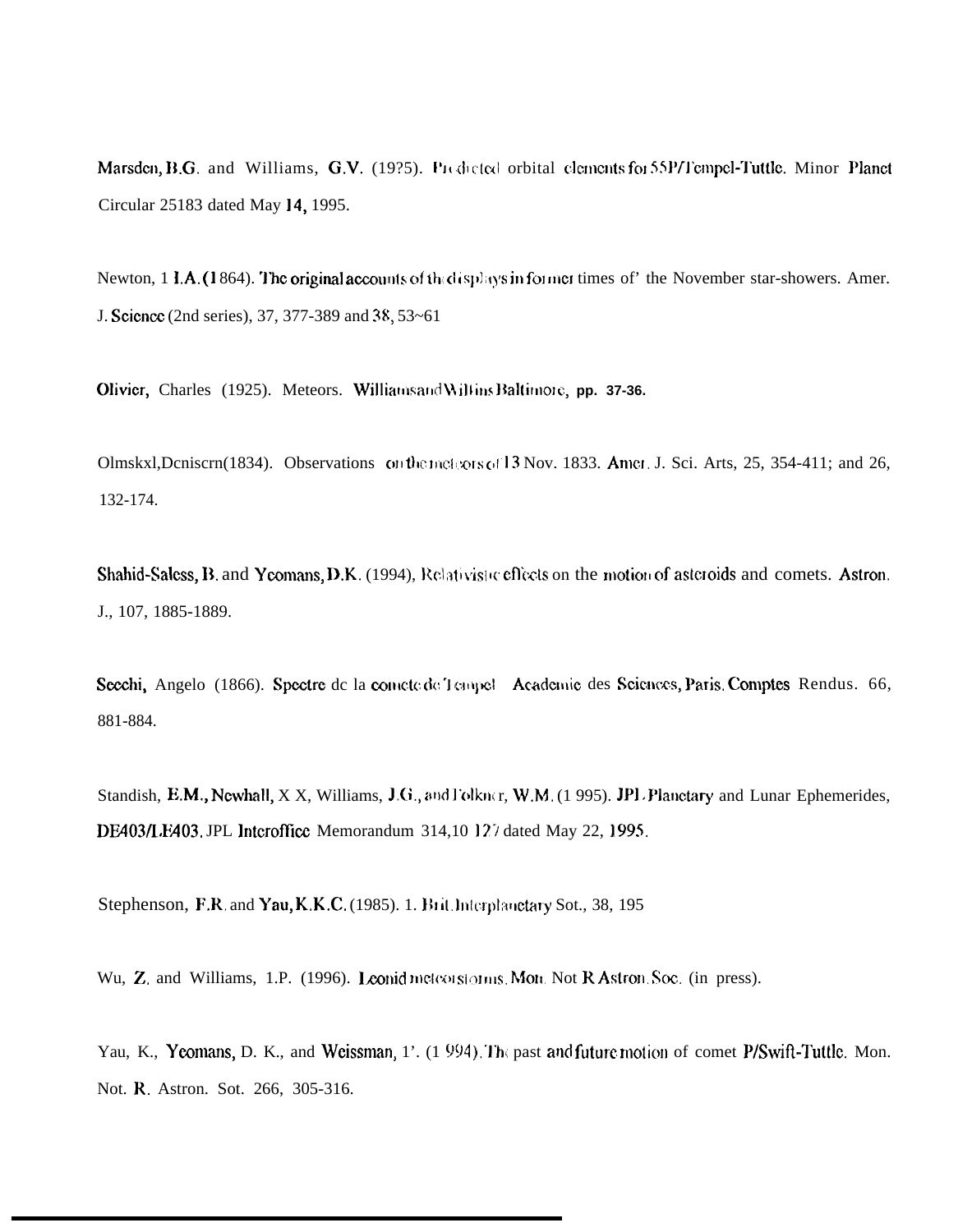#### REFERENCES

Brown, P. (1 991). Bulletin 1 of the International 1 conid Watch, WGN, the Journal of the IMO, 19:5, 193-197

Brown, P. and Jones, J. (1993). Evolution of the Leanid meteor stream. in Meteoroids and their parent bodies (J. Stohl and I.P. Williams, editors), Slovak Acad Sci, Bratislava, p. 57-60.

1 lasegawa, 1. (1980). Catalogue of ancient and nal-cd cyc comets. Vistas in ast tonomy. 24,59-102.

Ho Peng Yoke (1962). Ancient and Medicyal observations of comets and novae in Chinese sources. Vistas in  $\chi$  $\Lambda$ astronomy.  $5, 127 - 2$ ?s.

**Huggins,** William (1866). On the spectrum of event 118' i6. Royal Society of 1 *condon*, Proceedings, 15,5-7.

Jenniskens, P. (1 996). Meteor Stream Activity. 11 I M<sub>G</sub> surement of the first in a ncw series of Leonid outbursts. Mcteoritics (in press).

Kanda, S. (1932). On the orbits of the coinct of  $13(6 \text{ A},I)$ . and of  $868 \text{ A}$ .D. Japan. J. Astron. Geophys. 10,30.

Kanda, S. (1935). Nihon Temmon Shiryo. Koscisha, '1  $\alpha$ , ko (reprinted 1979).

Krcsak, L. (1993). Coinctary dust trails and incteorstorms. Astron. Astrophys. 279,646-660.

Krogh, F.T. (1972). Lecture Notes in Mathematics. 362, 22. Springer-Verlag, New York.

**1**  $\boldsymbol{\mathsf{S}}$   $\boldsymbol{\mathsf{\cdot}}$ Marsden, B.G., Sekanina, and Yeomans, D.K (1973). Comets and nongravitational forces. V. Astron, J. 78,211-  $\frac{1}{2}$  $\bigg)$ 225.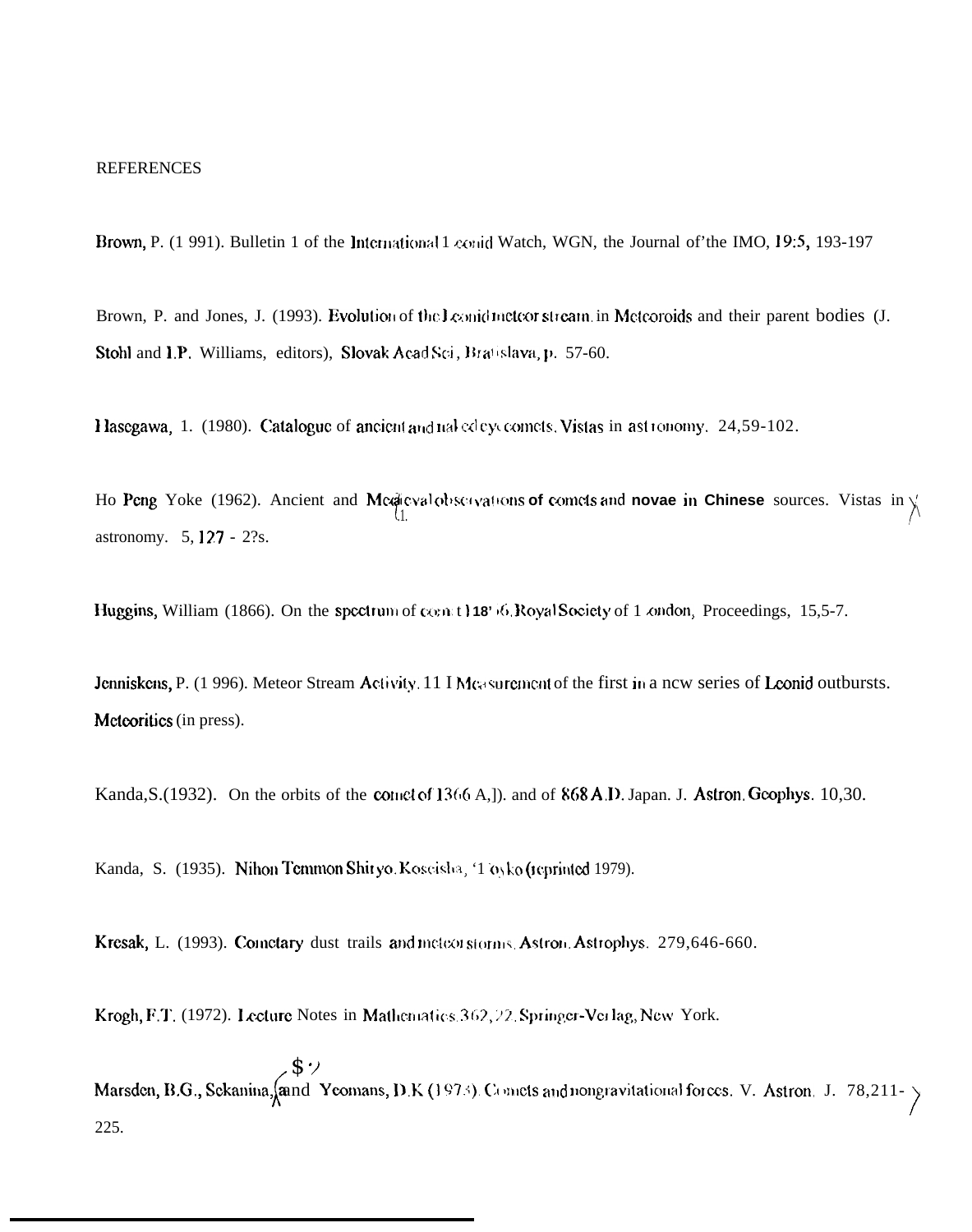Yeomans, D.K. (1981). Comet Tempel-Tuttle and the 1 x onid meteors. Icarus, 47, 492-499.

Yeomans, D.K. (1991). Comets: A chronological history of observation, science, myth, and folklore. John Wiley and Sons.

Yeomans, D. K., Chodas, P.W., Keesey, M.S., Owen, W.M., and Wimberly, R. N. (1993). Targeting an asteroid: The Galileo spacecraft encounter with 9S1 Gaspta Astron J., 105, 1547-1552.

Yeomans, D.K. and Chodas, P.W. (1994), Predocting close approaches of asteroids and comets to Earth. In Hazards Duc to Comets & Asteroids (T. Gchrels, editor) University of Arizona Press, Tucson, AZ, 241-258.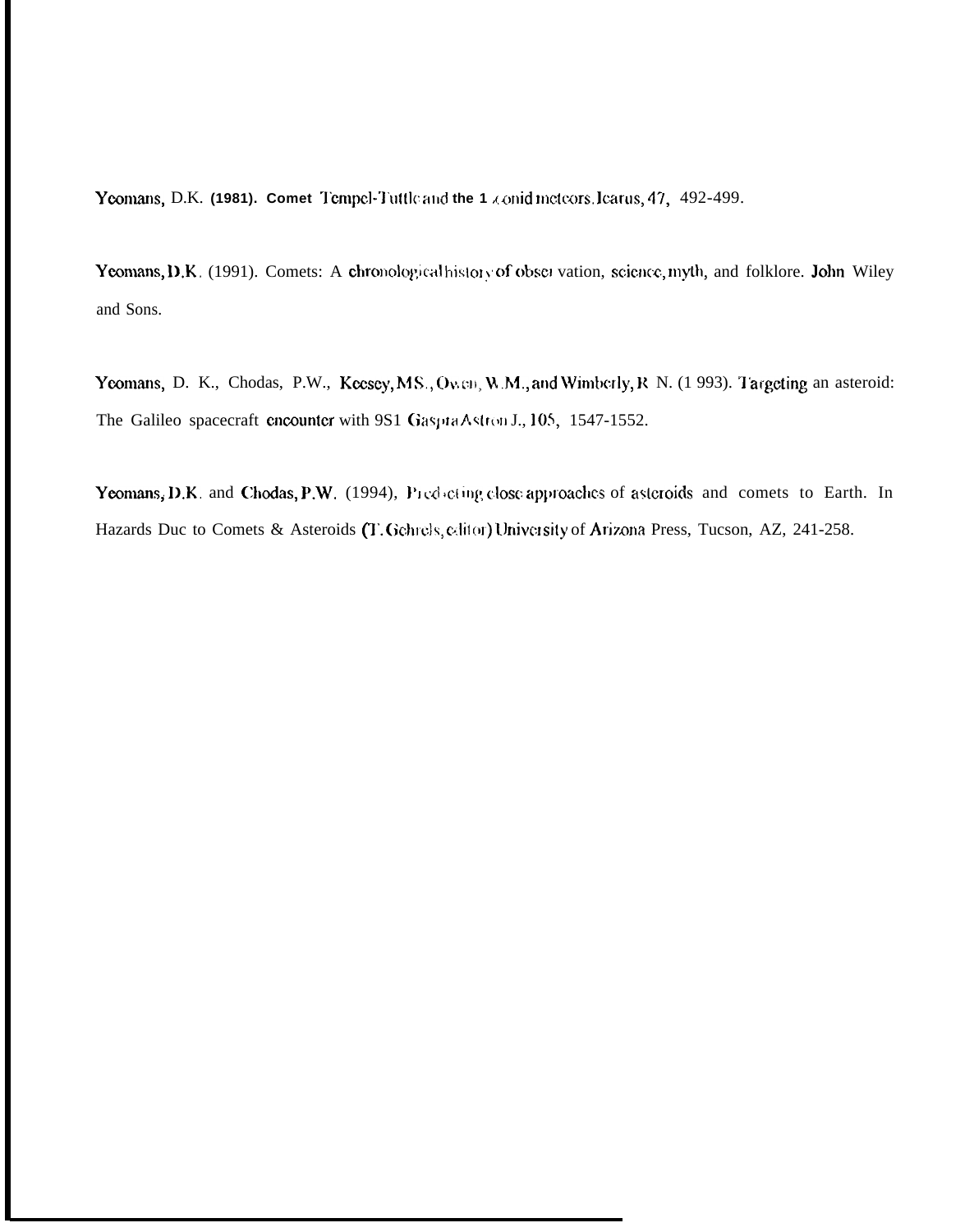# **Figures**

- 1. Orbital Diagram, in ecliptic plane. projection for Cornet P/1 empcl -Tuttle. Planetary positions arc given for the time of the cornet's 1998 perihelion passage ( $1998$  Feb. 28). The innermost orbit is that of the Earth.
- 2. The minimum geocentric distance and the predicted brightest magnitudes arc plotted for each return of comet P/Tcnq~cl-Tuttle over a period of two mill ania. For cach apparation, the plotted apparent magnitude represents the brightest value at hieved when the comet's solar clongat ion angle is larger than 40 degrecs. The horizontal dashed line represents the approximate naked-eye limit for an active periodic comet
- 3. Minimum Distances Between Comet and Larth Orbits at the Time of Comet's Nodal Crossing

# Tables

- 1. Orbital elements and nongravitational parameters for P/Tempel-Tuttle
- 2. Minimum separation distances and times for concel's approaches to within 1 AU of Jupiter and **Saturn**
- 3. Predicted Leonid Meteor Shower Circumsiances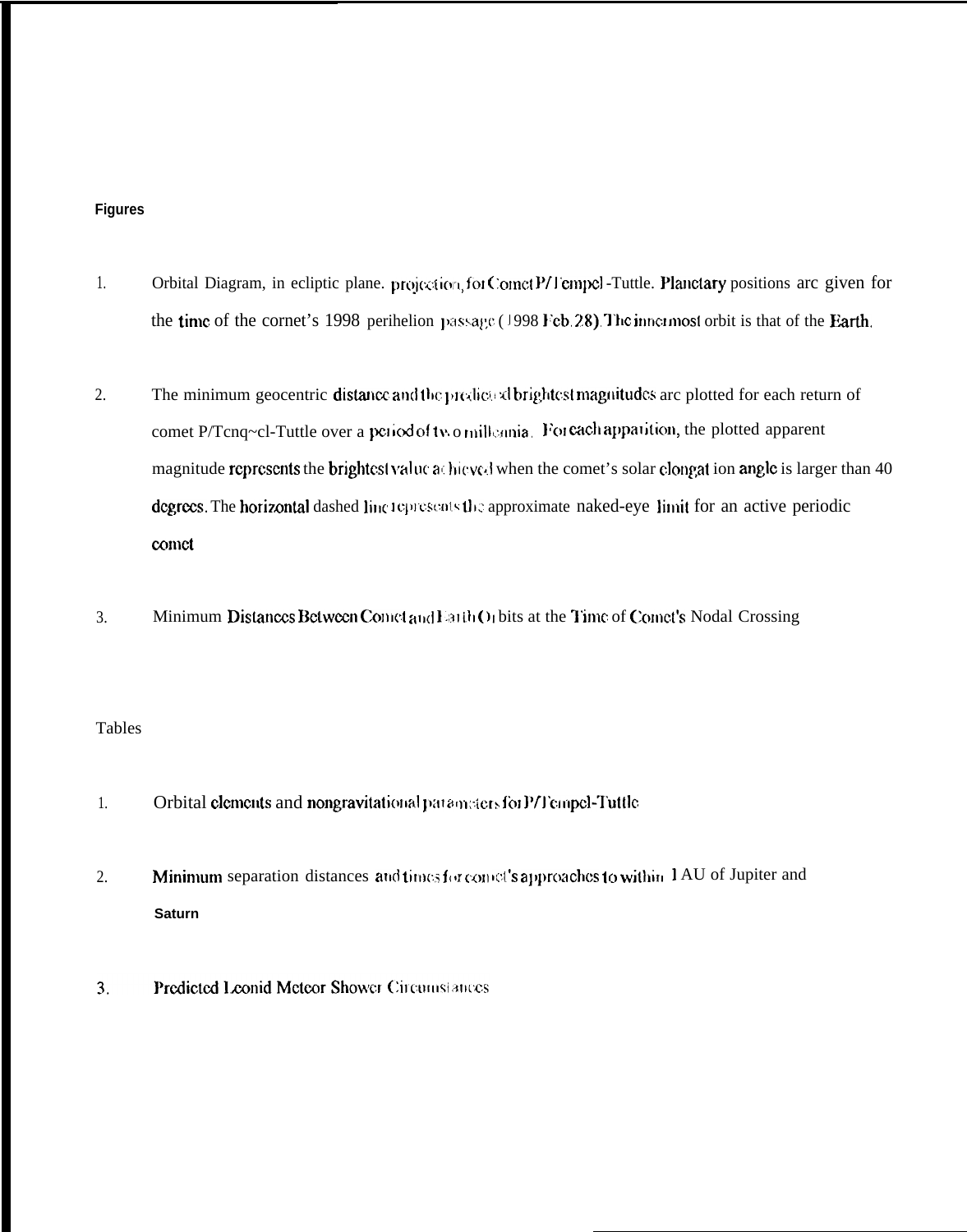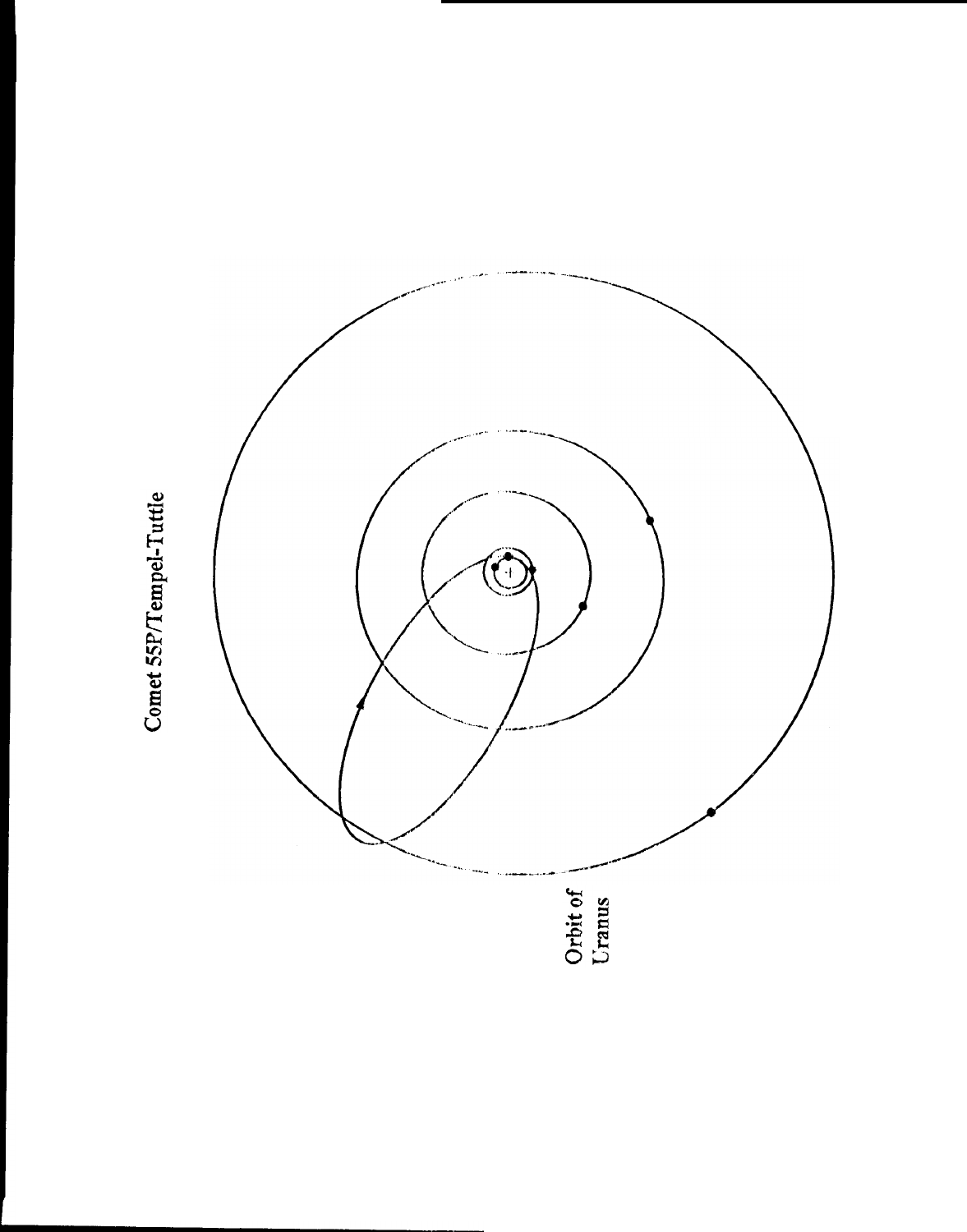

Magnitude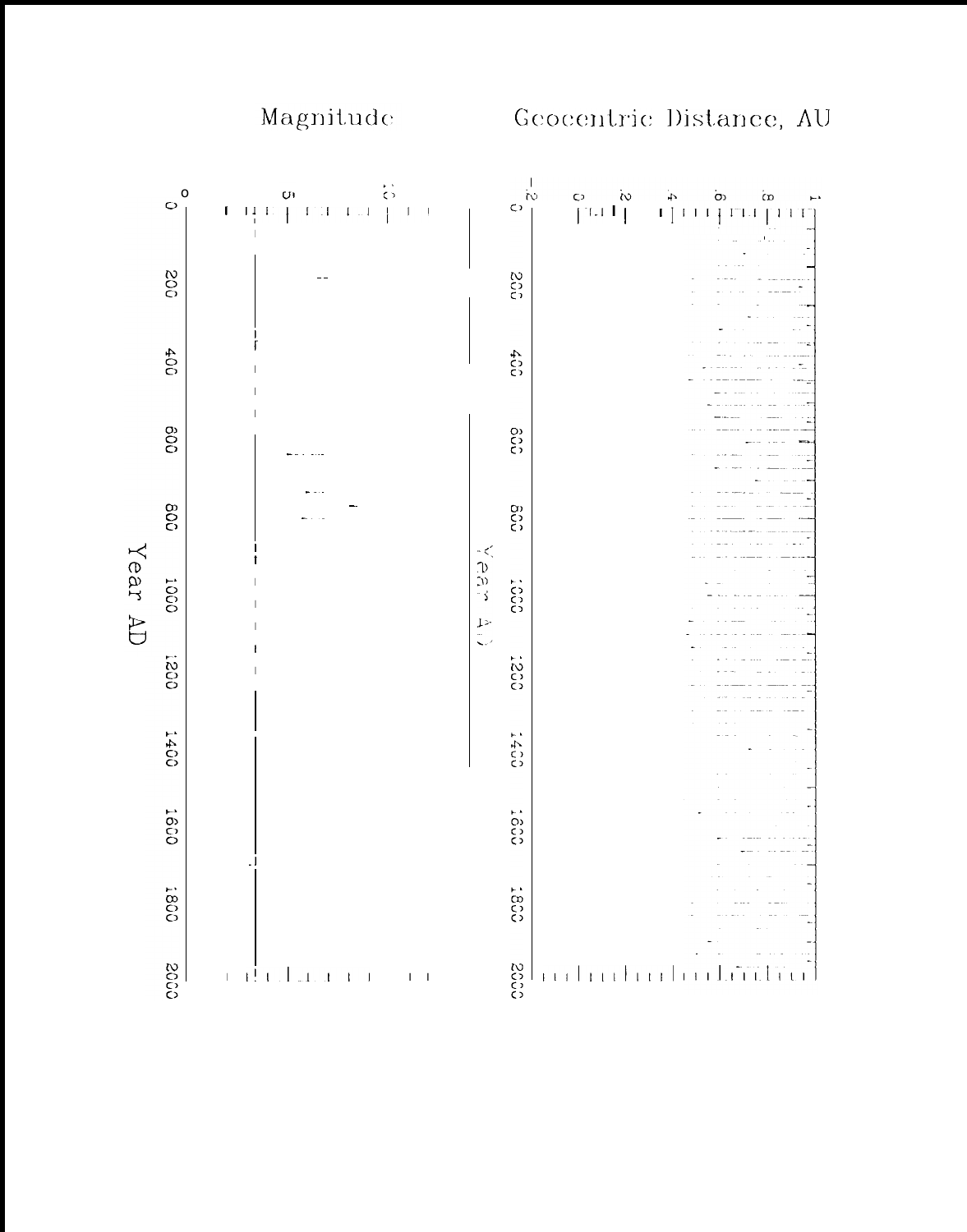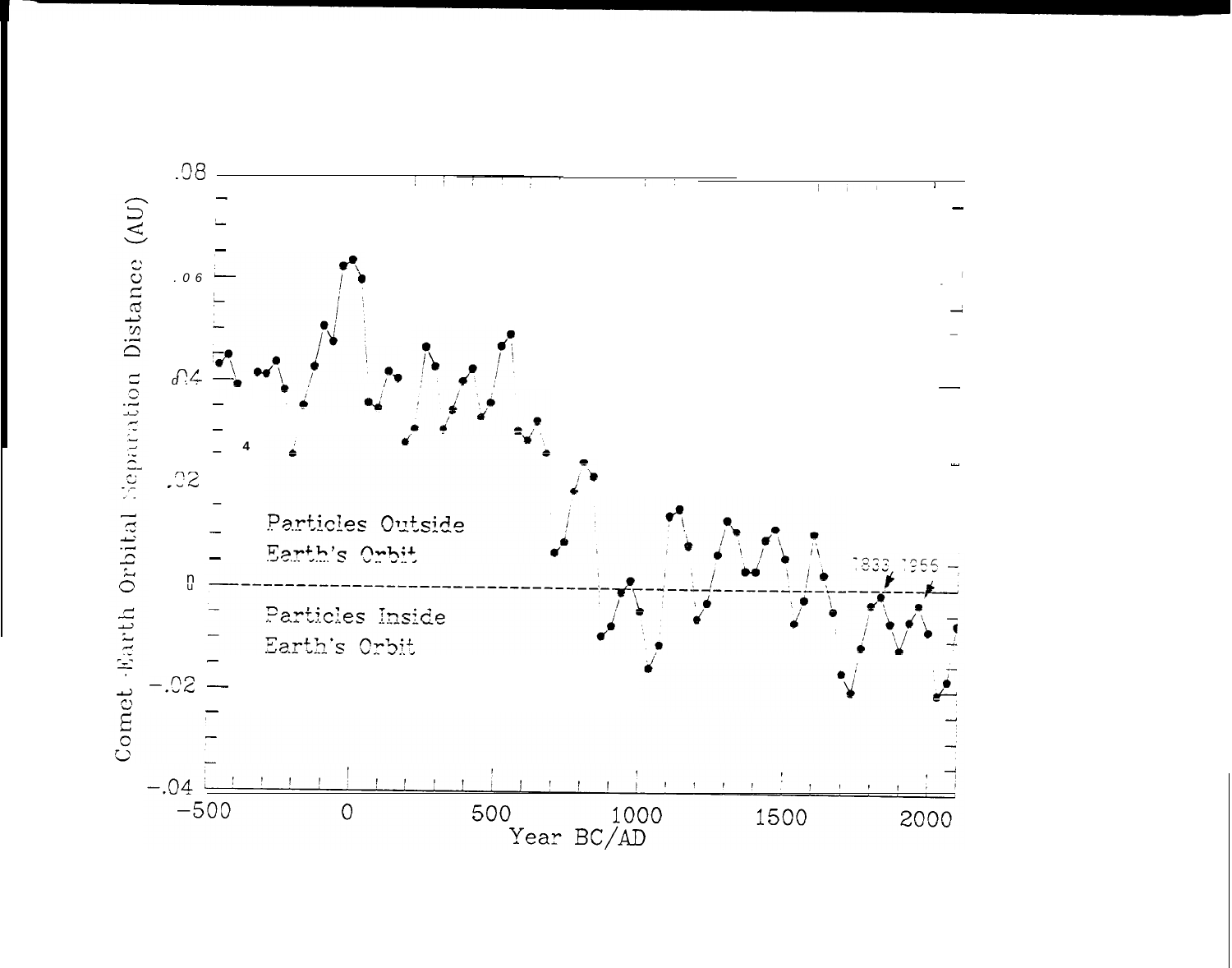Table 1. Orbital elements for P/Tempel-Tuttle. These orbital elements are referred to the ecliptic and J2000 equinox

Planetary Ephemeris: DE404<br>No. Observations: 52<br>Observation Arc: 1699 Oct 26 - 1965 Jul 26 Weighted  $\text{rms} = 3.8$ " Ref. Solution: 23

| $\mathcal{S}$<br>$\overline{\mathcal{X}}$ | 8.7910 x 10-11<br>$-0.4799 \times 10^{-9}$                                                       |                                                          | $(0.0575 \times 10^{-11})$<br>$(1.8302 \times 10^{-9})$               |                                                      |                                                                   |                                                      |                                                                                          |
|-------------------------------------------|--------------------------------------------------------------------------------------------------|----------------------------------------------------------|-----------------------------------------------------------------------|------------------------------------------------------|-------------------------------------------------------------------|------------------------------------------------------|------------------------------------------------------------------------------------------|
|                                           | 1865 Dec. 30.0<br>1996 Oct. 190<br>1965 Apr. 30.0<br>1.599061.22<br>1998 Mar. 8.0<br>Epech (TDB) | S.652206<br>0.90606785<br>0.90802727<br>0.90635903<br>q) | 0.96411299<br>0.98163646<br>0.9759277<br>0.97655455<br>$\tilde{G}(X)$ | 230.703748<br>233.252358<br>235.114939<br>225.426903 | 168.990160<br>1927.457<br>170.900782<br>172.561614<br>Arg. Peril. | 162.549820<br>162.231802<br>162.689907<br>162.706015 | 1965 Apr. 30.004825<br>1366 Oct. 18.404265<br>1699 Oct. 10.982568<br>1866 Jan. 11.623019 |
|                                           |                                                                                                  |                                                          | 90550549 0.97659782                                                   | 235.258084                                           | 172.493457                                                        | 162.485875                                           | 1998 Feb. 28.090556                                                                      |